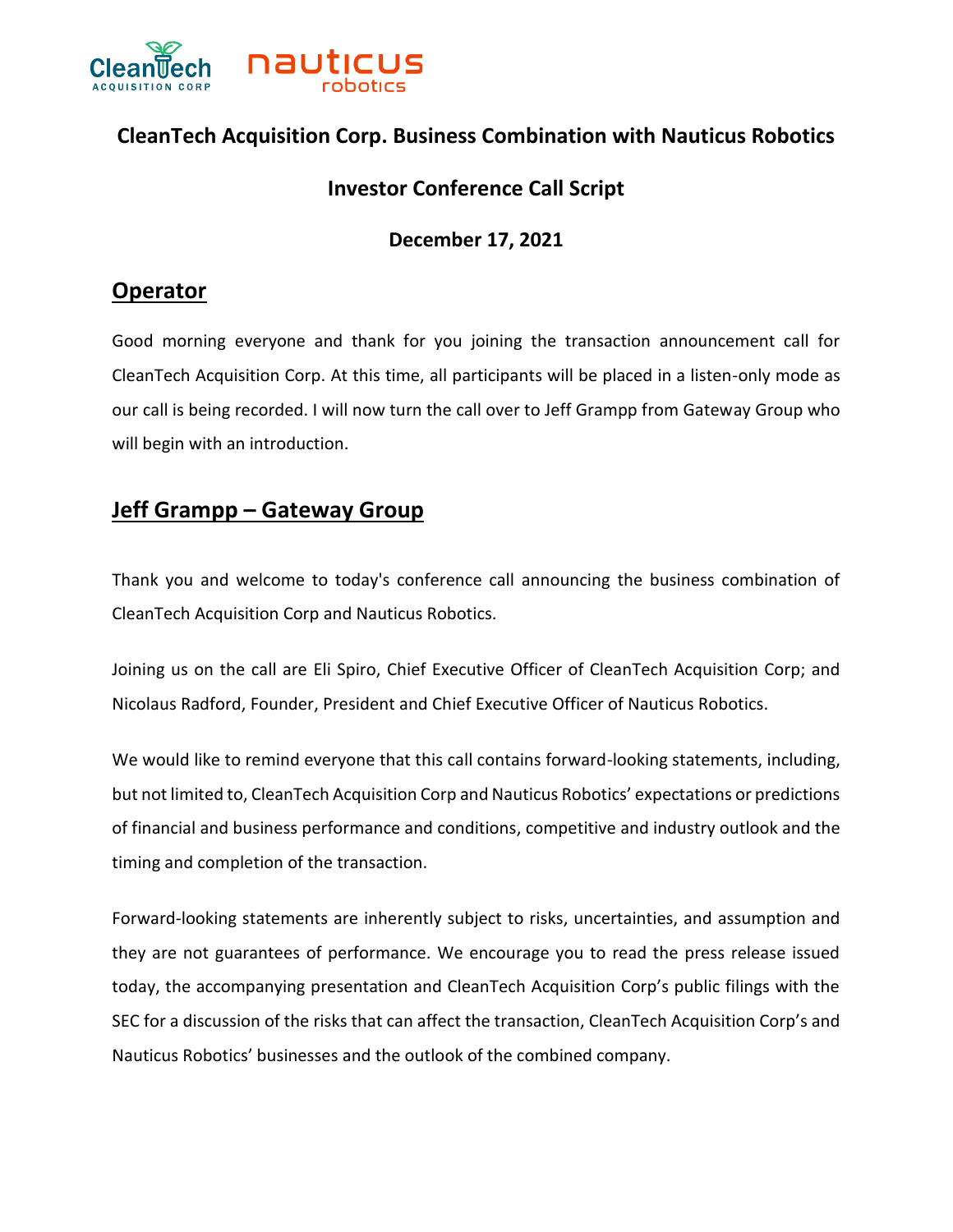

CleanTech Acquisition Corp and Nauticus Robotics are under no obligation and expressly disclaim any obligation to update, alter or otherwise revise any forward-looking statements, whether as a result of new information, future events or otherwise, except as required by law.

This conference call is for informational purposes only and shall not constitute an offer to buy any securities or a solicitation of any vote in any jurisdiction pursuant to the proposed business combination or otherwise. Nor shall there be any sale of securities in any jurisdiction which the offer, solicitation, or sale would be unlawful prior to the registration or qualification under the Securities laws of any such jurisdiction.

With that, I'll turn the call over to Eli Spiro.

## **Eli Spiro – CEO, CleanTech Acquisition Corp.**

Thank you and good morning, everyone. We at CleanTech Acquisition Corporation are thrilled to announce our agreement to enter into a business combination with Nauticus Robotics, a leading developer of cloud-based ocean robotics technologies, software, and associated services to disrupt the ocean industry at a significant cost savings and almost a complete reduction of greenhouse gas emissions.

We launched CleanTech Acquisition earlier this year with the mandate of leveraging our experience and expertise to find a company that contributes towards the mission of shifting the world away from carbon dependency and facilitating a greener future. We were deeply committed to finding a company that had a positive impact not only to its shareholders, but also to the world's carbon footprint.

We were seeking a company that possesses disruptive technology with a strong business model and best-in-class management and technical teams. We were not looking for aspirational science projects, but a business with a clear line of sight to profitability. After looking at over 65 opportunities, it was evident to us that Nauticus checked all of the boxes that we wanted to see in a merger partner.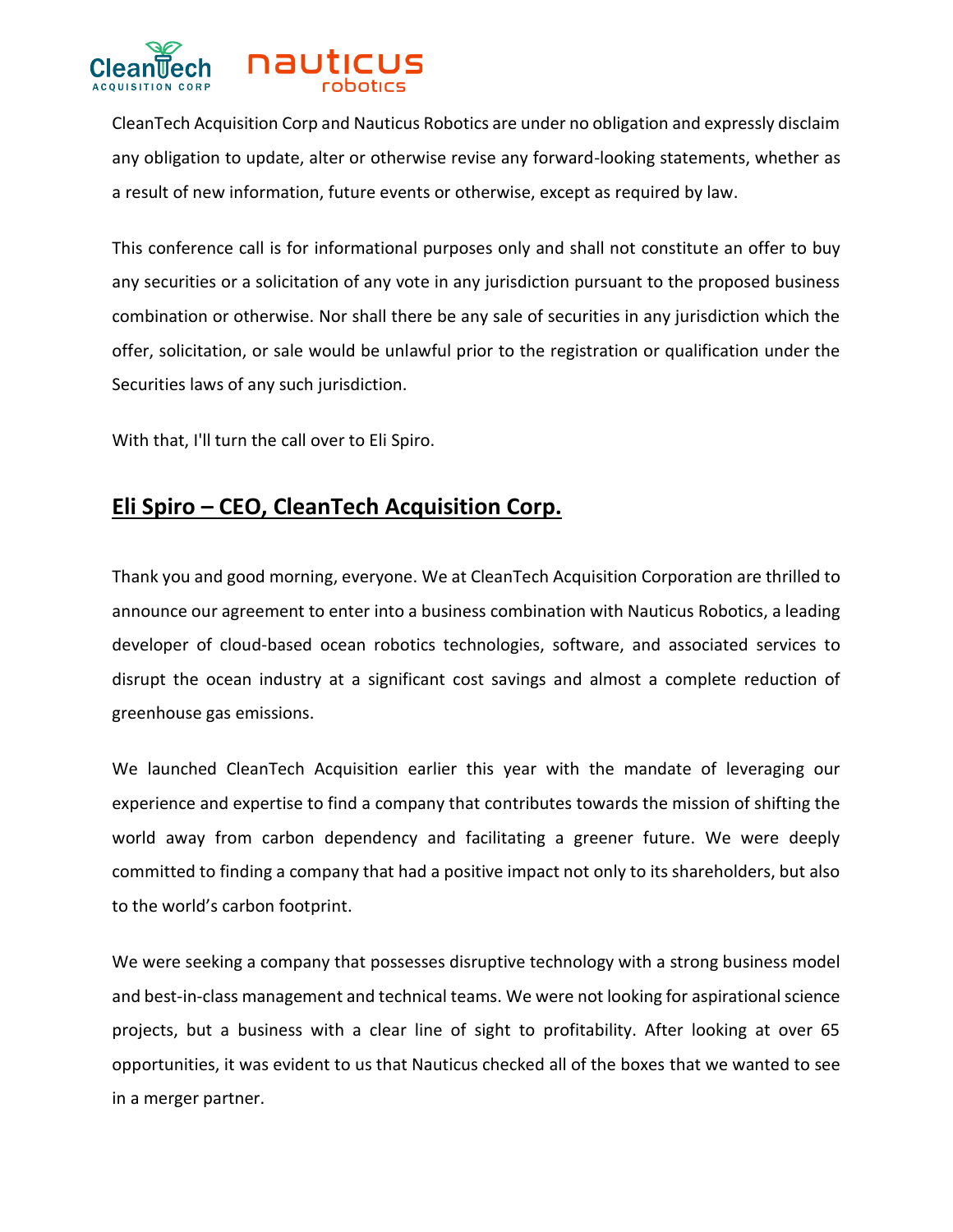

Nauticus develops revolutionary autonomy software that powers its growing fleet of robots that will enable a smarter and more sustainable ocean industry, from the surface to the seabed. These robots utilize the Nauticus Software Suite, a platform of artificial intelligence and machine learning technologies designed to disrupt legacy methods in the marine industry. This software platform serves as the backbone of all their products and service offerings and provides advanced capabilities to support the commercial, government, and defense industries. Among their ocean robotics portfolio is Aquanaut, a premier tetherless underwater robot capable of robust, behavioral decision making for both in-close dexterous manipulation and long range ocean data collection of the subsea environment.

We believe this technology will disrupt the ocean industry and penetrate the multibillion dollar emerging field of bluetech robotics, services, and data markets. The company is already generating revenue with a well-established pipeline for future growth and attractive unit economics using a Robotics as a Service model with targeted long-term EBITDA margins of approximately 60%.

Nauticus' founder and CEO, Nicolaus Radford is one of the leaders in the robotics field, having spent over 20 years in the industry, including key leadership positions at NASA. He and his management team, along with the capital partners of Nauticus, will be converting 100% of their ownership into shares of the combined company, providing strong alignment with our shareholders and maximizing capital available to fund the significant growth opportunities we see for Nauticus.

Now, I want to hand it over to Nauticus' founder and CEO, Nicolaus Radford.

#### **Nicolaus Radford – Founder, Chairman, CEO, Nauticus Robotics**

Thank you, Eli and good morning everyone. I am very excited to share with you all this immense opportunity that inspired me and over twenty former NASA roboticists and engineers to break away and apply what we had learned in spaceflight robotics to truly make a difference in the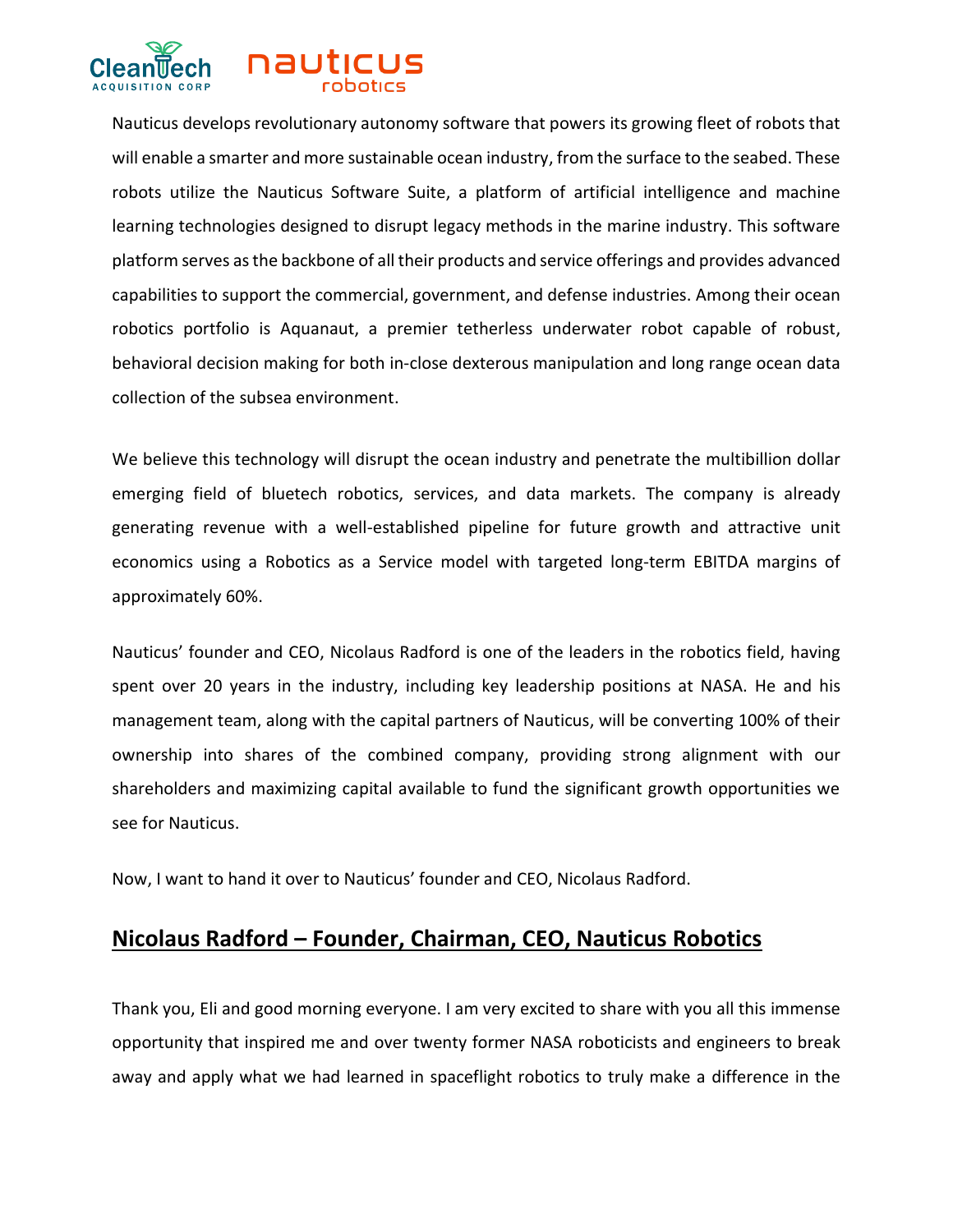

robotics revolution of the blue economy. Therefore, it gives me great pride to introduce to you our company and the market opportunity we see for Nauticus.

First, a bit of background on myself. I am the founder, Chairman and CEO of Nauticus. As Eli mentioned, I have over 20 years of robotics experience and was a robotics principal at NASA where I led the effort to put Robonaut, NASA's first humanoid robot, on the International Space Station. That work, among many other successful flagship robotics programs I executed with my teams, gave me a deep appreciation for the potential of robotics to have a meaningful impact by advancing intelligent machines to perform real work in unstructured environments, away from places like the factory floor. I believe this kind of change where intelligent machines are deployed in our world around us will be the defining technology of this generation. Accordingly, as I mentioned, I was inspired by these advancements we developed in spaceflight robotics and to commercialize them toward disrupting legacy industries. To that end, I retired from government service and set out to build a world class team that would be second to none in autonomous software and robotic systems with world class strategic investors which include Schlumberger and Transocean and technology sponsors from the US Government. I brought on many highcaliber individuals tenured in roles at NASA, along with other industry experts within the offshore and energy sectors.

The \$2.5 trillion ocean economy is experiencing the 'blue acceleration' and we are witnessing an electrification of this industry and a blue robotics revolution. Specifically, a multibillion dollar emerging and current field of bluetech robotics, services, and ocean data markets and we believe these market are ripe for disruption and growth with significant room for improvement in sustainability, safety, and performance. We believe Nauticus Robotics can play a critical role in this evolution.

At our core, we are an artificial intelligence company, and our software platform endows our robots with advanced capabilities that we believe will transform this industry and which have been validated via investments and contracts underwritten by large market players. Aquanaut, our flagship offering, is an underwater autonomous robot that deploys this advanced and robust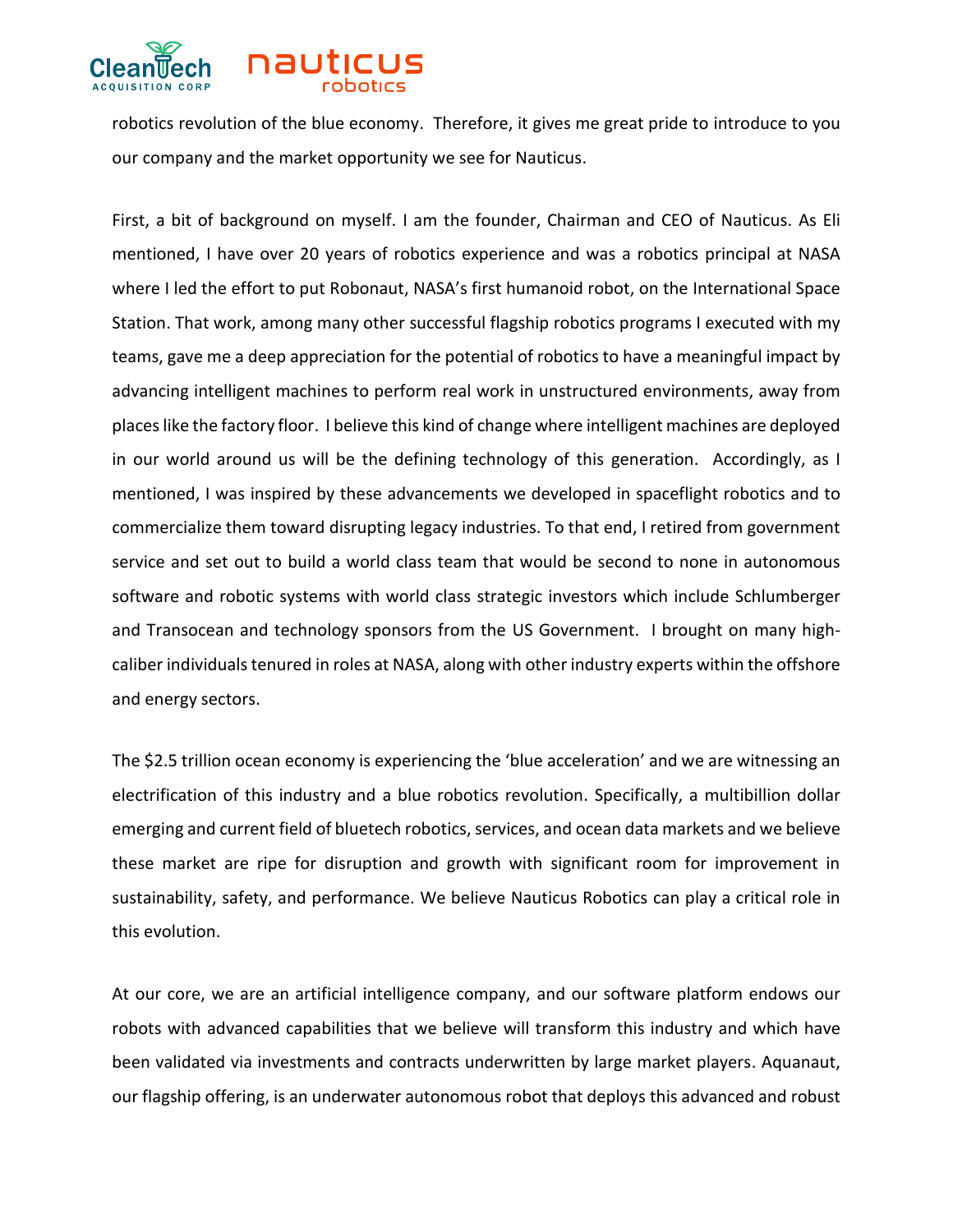

machine intelligence and a suite of autonomous behaviors for real interaction with the subsea world around it.

Primary use cases for Aquanaut and our aggregate suite of related products align to continued support and servicing of the multi-trillion dollar worth of ocean assets globally, which require ongoing inspection, monitoring, repairs, maintenance, construction, and decommissioning. One of the market solutions across many different verticals of the industry involves the usage of large vessels with significant greenhouse gas emissions. These large ships, which can be the size of a football field, deploy hydraulic machines connected with large umbilicals that have largely remained unchanged since their inception over 50 years ago. They have little to no advanced technology and their hydraulic fluids can leak into the water, creating recordable incidents. The cost of utilizing these vessels is also significant, which can be upwards of \$100,000 per day.

So what do we offer? Our tetherless solution significantly reduces the greenhouse gas emissions and hydraulic issues that are associated with legacy methods. Because we have eliminated the costly umbilical that brings the older machines to life, we can provide greater flexibility in operations by eliminating the need for large surface vessels, tether management, and equipment for a large amount of work. Aquanaut, when paired with our small surface asset, can have significant working ranges of over 200km and over 100km without. And by using the latest in machine learning and artificial intelligence for inspection, data collection, and intervention related activities, we can save both time and money for our clients.

I now want to spend a minute discussing our robotics-as-a-service business model, which we believe has strong unit economics. The capital outlay ranges between \$4 and \$7 million per system depending on the configuration and we estimate annual revenue potential of between \$5 and \$8 million per system, assuming an industry standard annual utilization. These effective rates would be less than 50% of market rates for legacy offerings. Based on these revenue expectations, we estimate annual operating income of between \$3 and \$5 million per system, implying a payback period of generally less than two years.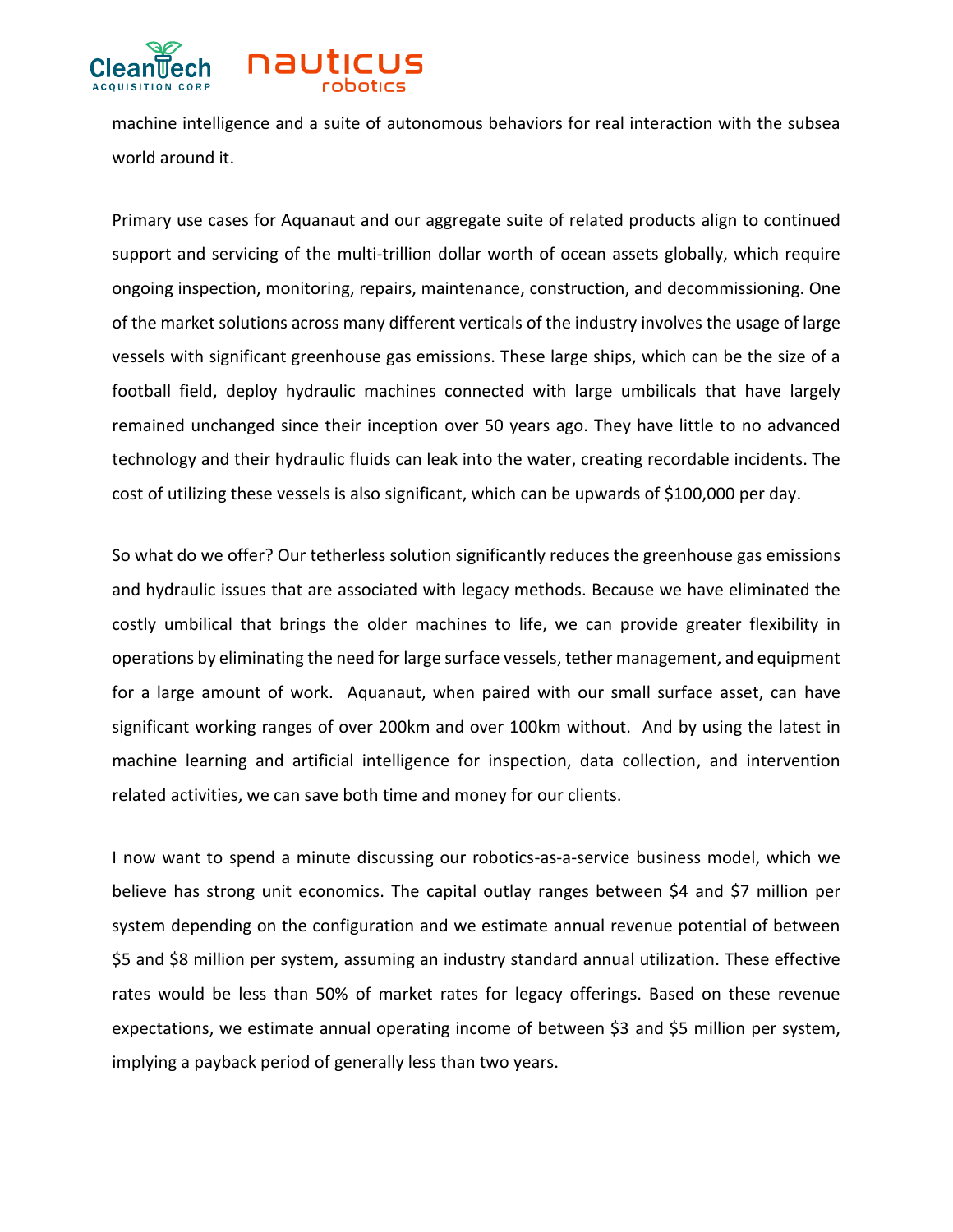

We are especially proud that these strong unit economics also reduce the carbon footprint of the offshore industry, improving environmental safety and mitigating risks by reducing the requirement for topside infrastructure, offshore personnel both above and below the waterline, while also providing substantial cost savings for our customers.

The near-term service-oriented opportunities relate to the conventional and offshore renewables markets. Offshore wind is an exciting and growing market and there are over 120 active wind farms around the world with over 170 estimated to be under development. Additionally, there are thousands of offshore oil and gas trees and over tens of thousands of kilometers of flowlines and pipes around the world. All of these assets require inspection, maintenance and repairs throughout their useful lives. These and other opportunities for these markets will drive, over the next 5 years, around 80 deployed systems, which represents just a small penetration of the available market. Longer term growth needs could expand into the hundreds of systems as we scale the business. We also see significant opportunities in many other market segments, including port management, security & defense, aquaculture, telecommunications, subsea mining, and nascent, emerging markets like the potential of offshore datacenters and autonomous shipping and logistics.

It is important to highlight that we are executing on these revenue opportunities today as we estimate 2021 revenue to be over \$8 million with a strong pipeline and growth trajectory, including visible and contracted revenue next year of over \$20 million. Our commercial pipeline includes blue-chip companies that are highly attracted to our differentiated offering and the impact we can have on efficiency, safety, and cost of their operations.

We believe our strategy has been validated by strong market feedback that has resulted in strategic investments, partnerships, and contracts by major industry players. We are proud of our history and excited about the entry into the public markets through this business combination with CleanTech Acquisition. We believe we have a highly differentiated business model that can disrupt a legacy industry for the betterment of our environment and customers. The capital infusion associated with this transaction comes at a pivotal point in our growth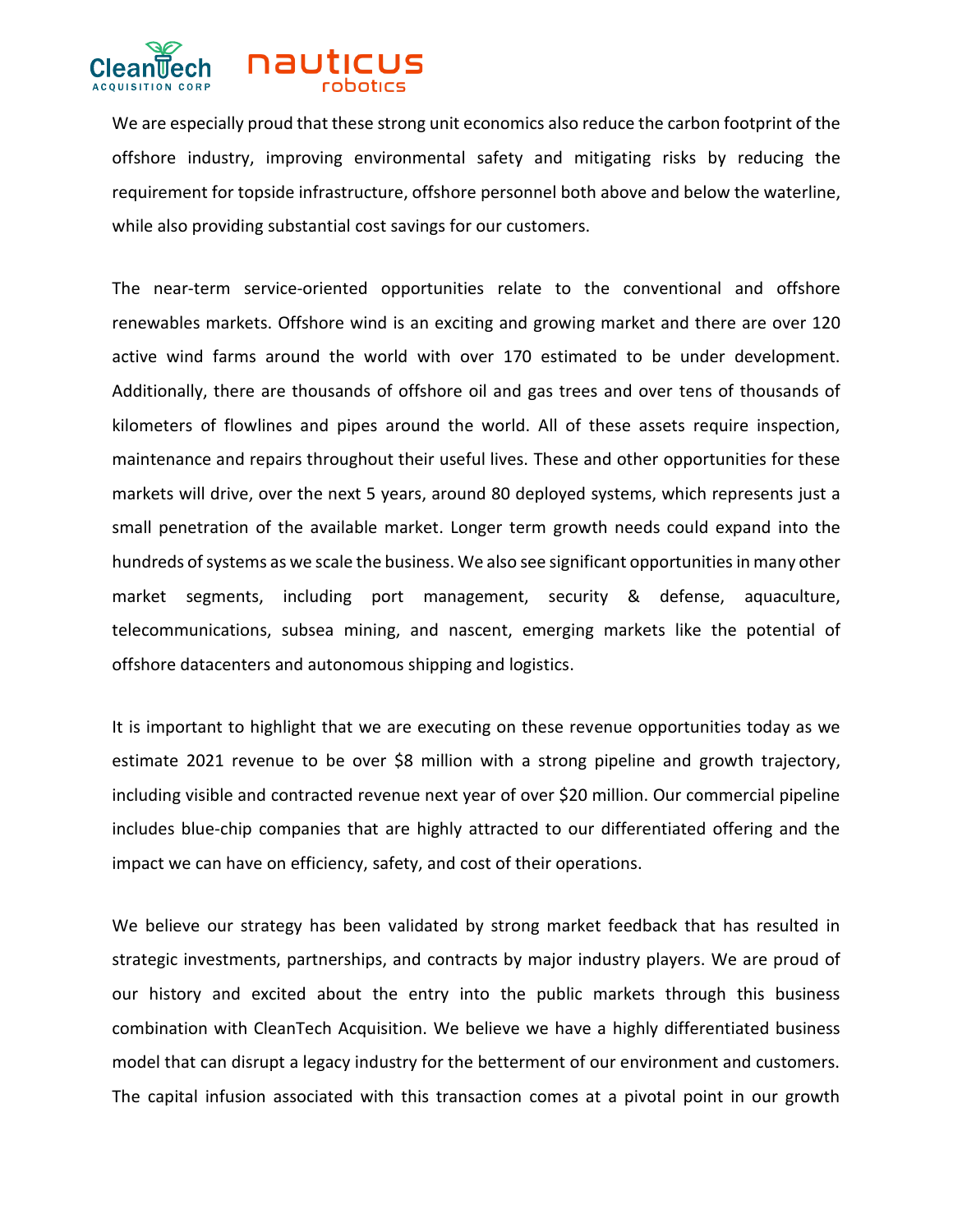

trajectory and we are experiencing meaningful traction with our customers, and we are anxious to execute our growth plans as a public company.

I will now hand the call back to Eli to cover some of the transaction details and closing remarks.

# **Eli Spiro – CEO, CleanTech Acquisition Corp.**

Thank you, Nic. I want to spend a few minutes on the transaction structure. CleanTech Acquisition is acquiring Nauticus Robotics at a pre-money valuation of \$300 million. When taking into account our cash in trust of approximately \$174 million and approximately \$73 million in proceeds from a fully committed PIPE in the form of equity and convertible notes, pro forma equity value is approximately \$561 million with a pro forma enterprise value of \$377 million, assuming no redemptions. This capital infusion would put Nauticus in a strong position for growth with an estimated \$222 million of pro forma cash on the balance sheet. It is also critically important to note that proceeds from the \$73 million PIPE covers the minimum cash required to close the transaction and is expected to fully fund Nauticus' business plan, so we are in a strong position to successfully close this merger transaction. After closing, Nauticus' current shareholders, who are rolling over 100% of their equity, will hold a 53% ownership position in the pro forma entity. Common PIPE investors will own 6%, CleanTech Acquisition's sponsor will own 8%, and public SPAC investors will own 33%. The transaction also includes a \$75 million equity earn out to align incentives between management and investors. The \$75 million is earned on a tiered basis at stock price thresholds between \$15 and \$20 per share.

We believe the valuation of Nauticus is extremely attractive when comparing its business model and go-forward plan to publicly traded peers. Nauticus has a robust growth profile with a projected revenue of over \$90 million in 2023, putting it in the upper tier of its comparable companies. And this growth is expected while migrating towards a long-term EBITDA margin of about 60%. At \$10 per share, the pro forma entity is trading at 4.0x Enterprise Value to 2023 revenue, which compares favorably to trading comps. We believe Nauticus' software and AI focused model differentiates it from its more hardware focused robotics peers. Further, we